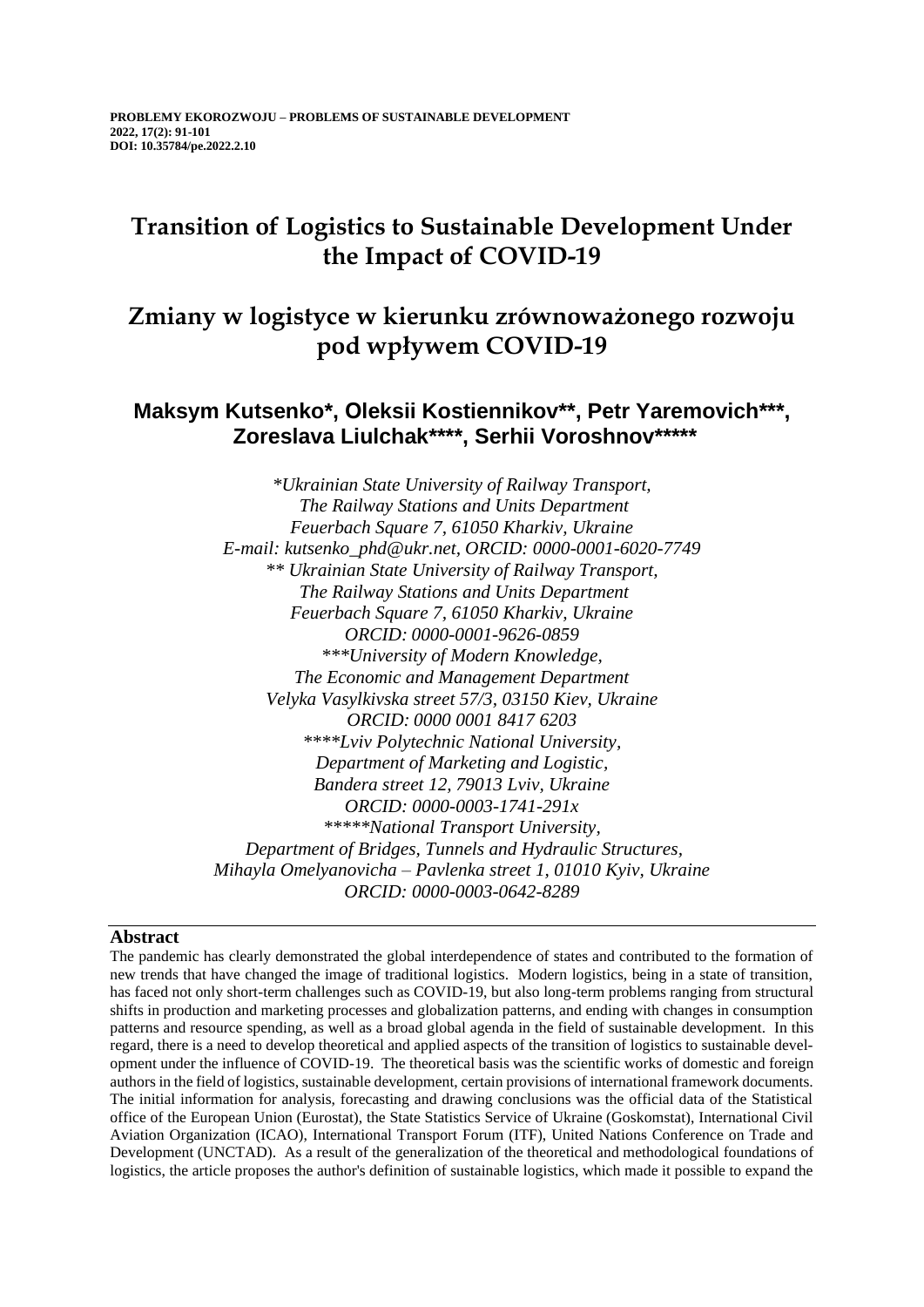scientific vision of its content, taking into account modern challenges, as well as to identify its role in ensuring sustainable development. An analysis was made of the development of transport logistics before and during the pandemic. A forecast of freight turnover by type of transport for 2022 has been built. The main trends in the transition of logistics to sustainable development under the influence of COVID-19 are identified.

**Keywords:** logistics, transport logistics, sustainable logistics, sustainable development **Słowa kluczowe:** logistyka, logistyka transportu, zrównoważona logistyka, zrównoważony rozwój

# **Introduction**

Logistics is a key sector of the global economy and plays a vital role in today's mobile society. Being multifaceted and complex in nature, logistics is associated with a huge number of business-to-business (B2B) and business-tocustomer (B2C) logistics fragments. It affects almost all areas of activity, ranging from the mining industry and agriculture, and ending with the supply of goods to store shelves, points of issue of online orders or delivery by a courier. Inconsistency in the interaction of any fragments of logistics chains leads to production delays, increased costs, failure of contracts, reputational losses, which negatively affects the socio-economic development of the regions. Consequently, logistics and its condition are reflected in sustainable development.

This fact is confirmed by experts from various European countries, as well as official statistics, according to which the restriction of passenger traffic within 2019-2021, being a mandatory norm to counter the spread of coronavirus, led to irreversible transformations in logistics processes and significant losses not only in the transport industry, which requires stepping up the actions of the government, science and business in the direction of eliminating post-covid consequences.

Sustainable logistics operations improve the availability of goods, improve urban resilience, urban-rural connectivity and rural productivity with minimal environmental impact, thereby accelerating economic growth. In this regard, the study of transport logistics in the transition period to sustainable development under the influence of COVID-19 is gaining more relevance.

This is evidenced by a set of international norms developed by the Inland Transport Committee of the United Nations Economic Commission for Europe that govern the creation of a sustainable transport sector that will continue to serve the needs of the economy and citizens, while respecting future constraints: oil shortages, increasing congestion, the need to reduce  $CO<sub>2</sub>$  and pollutant emission in order to improve air quality, especially in cities. The key aspects of the EU's transport policy are set out in the White Paper *Roadmap to a Single European Transport Area*, which focuses on reducing greenhouse gas emissions by 60% by 2050 compared to 1990 and reducing dependence on imported oil.

As part of the European Green Deal, which according to experts is also a lifeline from the COVID-19 pandemic, strategic priorities have been set for a climate-neutral EU economy by 2050, including the development of multimodal transport, support for the deployment of automated and connected mobility solutions for different types of transport, better removing the external costs of transport activities through pricing, increasing the production and deployment of environmentally friendly alternative fuels for transport, and reducing pollution from it, especially in cities (Official website of the European Union, 2021). Based on the foregoing, the **purpose of the article** is to develop theoretical and applied aspects of the transition of logistics to sustainable development under the influence of COVID-19.

### **1. Methodology**

To solve the problem presented for consideration, the article used a comprehensive and systematic approach that involves taking into account the interaction of diverse processes, events, phenomena that determine the transition of logistics to sustainable development under the influence of COVID-19.

Interpretation of key theoretical positions was carried out on the basis of general scientific methods, namely: deduction, analysis, synthesis, forecasting. Thus, in particular, the deduction method was used to formulate the definitions of *logistics* and *sustainable logistics*, as a result of which it was possible to consistently build a number of conclusions and form the author's vision regarding the interpretation of these concepts.

The identification of the main trends in the development of transport logistics before and during the pandemic was carried out using analysis, synthesis and forecasting. The initial information for the analysis and forecast was the official statistical data of the Statistical office of the European Union (Eurostat), the State Statistics Service of Ukraine (Goskomstat), International Civil Aviation Organization (ICAO), International Transport Forum (ITF), United Nations Conference on Trade and Development (UNCTAD). Freight turnover by motor, railway, river and air transport was taken as a base indicator for analysis.

#### **2. Findings and Discussion**

#### *2.1. Formation and development of theoretical and methodological foundations of logistics*

Regular research of the authors of this article made it possible to establish the fact that the term *logistics* has been used since the time of imperial Byzantium. Back then, there were *logisticians* at the royal court who were engaged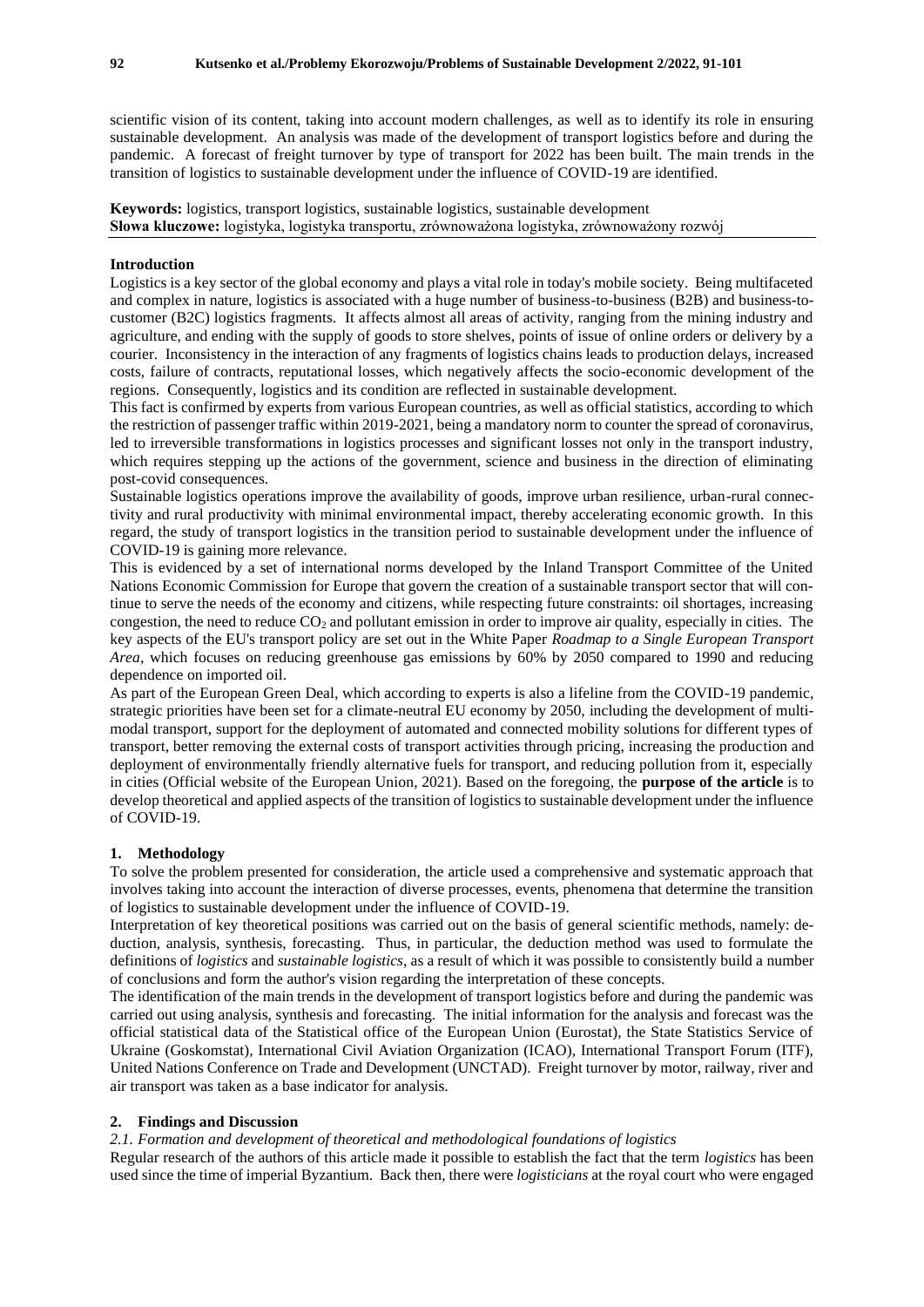in the purchase and distribution of food. The term logistics became widespread during the war between Byzantium and the Turks (1422). It was used to describe the comprehensive support of the belligerent parties. The formation of logistics as a new business paradigm dates back to the 80s of the  $20<sup>th</sup>$  century. This fact was due to the deepening of specialization and cooperation, which contributed to the formation of a system of increased requirements of enterprises to their production partners (Krykavskyy Y, 2014).

Despite the six centuries of history, it has been established that so far there is no generally accepted definition of logistics. Such scientists as V. Shishkin, O. Onishchenko, I. Revutskyy (2019), I. Puzanova; B. Anikina (2014), A. Ellaryan (2015), note that the definition of this term is becoming more complicated every year due to the dynamics of its development and the emergence of new directions and principles of logistics. The authors of this study share the point of view of the scientists mentioned above, believing that most of the existing definitions of logistics describe only a certain applied logistics area and is not a universal definition.

Along with economic, social, cultural, technological and other transformations in the world, which led to changes in the vectors of research and interpretation of individual logistics categories, the pandemic of 2019 exposed even more problems of modern logistics. As a result, US Business Schools are updating their supply chain courses to prepare a new generation of logistics managers for future crises. For example, Skrikant Datar, dean of the Harvard Business School, notes that *for many years we took logistics for granted, but the pandemic forced us to rethink it* (Harvard Business School, 2022). Matthew Boyle writes that this is one of the forms of reaction of academic circles as the pandemic devalues the textbooks that have guided the field since the 1990s (Brendan Murray, 2021). In this regard, we consider it appropriate to propose to understand logistics as the area of theoretical and applied knowledge about the optimal management of discrete and continuous flows of integrated support for the production of goods and services, which is at the same time a tool for competition, profit and sustainable development. At the same time, the entire production cycle up to the sale of goods and services to end consumers is considered to be a comprehensive provision in the article.

It should be noted that modern logistics science distinguishes a wide variety of its types. Thus, in the studies of A. Galkin, Yu. Popova, Y. Chuprina, D. Shapovalenko, who considered the interaction of logistics and consumer marketing using ICT, the authors single out transport, procurement, information, production, distribution, warehouse, customs logistics, as well as inventory logistics (Galkin A., Popova Y., Chuprina E., Shapovalenko D., 2019). A similar approach is presented in the studies of I. Sharova (2015), N. Vasilchuk (2016), T. Shulzhenko (2016) V. Shcherbakov, V. Silkina (2017). Based on this, we came to the conclusion that almost every type corresponds to some structural functional unit of the company, each of which is interconnected with logistics.

In addition, studies of scientific publications devoted to this issue have made it possible to establish that with the advent of the concept of sustainable development, science has been replenished with new concepts and definitions. So, in particular, such terms as: *green supply chains, green logistics, environmental logistics, sustainable logistics* appeared. The need to introduce these categories is explained by the fact that logistics has significant potential for environmental control of transport systems, product disposal processes, minimization of environmental pollution, energy and resource saving. Moreover, according to N. Osintsev, A. Rakhmangulov, V. Baginova, the management of material and related flows, based on the principles of logistics, initially includes a reduction in the environmental burden on the environment (Osintsev N., Rakhmangulov A., Baginova V., 2018).

Based on what the authors of this article have said, sustainable logistics is understood as an area of theoretical and applied knowledge about the optimal management of discrete and continuous flows in production, the main goal of which is to meet the needs of all stakeholders of the logistics system while minimizing the negative impact on the environment and achieving a stable balance between environmental, economic and social tasks of the logistics system.

Comparing the definitions of *logistics* and *sustainable logistics*, we came to the conclusion that the goal of *traditional* logistics is to coordinate various types of resources and flows (including informational, material, human, financial, etc.) to satisfy all participants in the logistics subsystem at minimal cost, while *sustainable logistics* is aimed more at coordinating various types of resources and flows (including information, material, human, financial, etc.) to satisfy all participants in the logistics subsystem while achieving sustainability between economy, environment and society.

It is important to note that the implementation of sustainable logistics is ensured through the formation of the sustainability of all the constituent elements of supply chains, which ultimately will not only contribute to ensuring competitive advantages, but will also allow the implementation of the key tasks of the concept of sustainable development. The substantiation of this thesis was reflected in the works of not only the authors of the article, but also other scientists. In particular, this is stated in the studies of N. Parkhomenko, I. Otenko (2018), E. Boichenko, N. Martynovych, I. Shevchenko (2021). In earlier studies of M. Kutsenko (2009) he presented a rationale for the comprehensive optimization of the design parameters of sorting devices for rail transportation, which not only significantly reduce the operating costs of the sorting process, but also contribute to ensuring sustainable principles of rail transportation.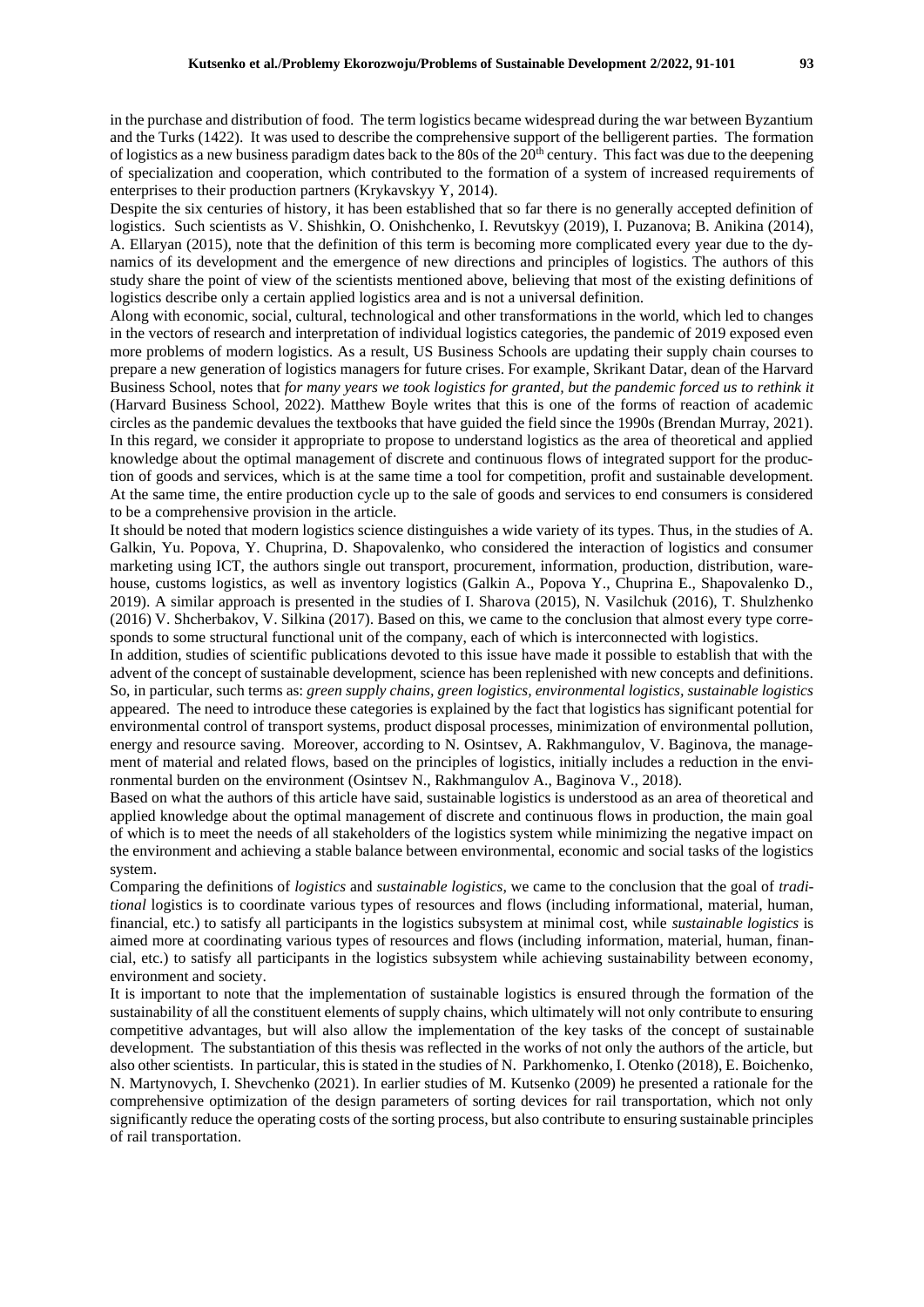O. Kostiennikov (2010) proposed measures to improve the technologies for regulating rolling stock for the transportation of seasonal goods. P. Yaremovych, in regular studies conducted from 2000 to the present, provides analytical reviews, on the basis of which the author established significant transformations in the field of logistics, which, in his opinion, require an integrated approach for a large-scale transition to sustainable development in general, and implementation sustainable logistics in particular.

Despite the differences in scientific interests, the authors came to the consensus that for the period 2019-2021 significant changes have taken place in the structure of logistics operations associated with the spread of acute respiratory disease COVID-19 caused by the SARS-CoV-2 coronavirus and requiring comprehensive efforts simultaneously in all areas of the supply chains. Further in the paragraphs, fragments of the results of the study of transport logistics (motor and railway transport) are presented, on the basis of which author's developments are formulated to improve transport devices and sustainable logistics operations.

# *2.2. Analysis of the development of transport logistics before the pandemic: identification of the main trends 2.2.1. Analysis of the freight turnover of motor transport*

An analysis of the development of transport logistics before the pandemic revealed that the reduction in the volume of road freight transport in Europe began in 2011 and amounted to 1%. At the same time, the trend of tonnage growth and reduction of national, international and intersectoral traffic has been established. More clearly, the freight turnover of road and rail transport before the pandemic, in the context of European countries over a fiveyear period (million tkm), is presented in (Tables 1-2).

According to the data presented in (Table 1), it follows that since 2013, a steady upward trend in road freight turnover has been observed in such countries as: Greece, Ireland, Spain, Poland, Romania, Slovakia, Slovenia, Croatia. The increase in the volume of transportation occurred due to an increase in the volume of household and office freight, since construction products are the main group by tonnage (Eurostat).

Table 1. Dynamics of freight turnover of motor transport before the pandemic, by European countries for 2013-2017, million tkm, compiled by the authors according to (Eurostat, 2017; Derzhkomstat, 2017)

| $\alpha$ , complied by the authors according to (Eurosian, 2017, Defermination 2017)<br><b>Countries</b> | 2013   | 2014     | 2015     | 2016     | 2017   |
|----------------------------------------------------------------------------------------------------------|--------|----------|----------|----------|--------|
| Austria                                                                                                  | 24213  | 25260    | 25458    | 26138    | 25978  |
| <b>Belgium</b>                                                                                           | 32796  | 31808    | 36078    | 35192    | 34220  |
| Bulgaria                                                                                                 | 27097  | 27854    | 32297    | 35409    | 35150  |
| <b>Great Britain</b>                                                                                     | 139703 | 135393   | 150101   | 155042   | 153939 |
| Hungary                                                                                                  | 35818  | 37517    | 38353    | 40002    | 39684  |
| Greece                                                                                                   | 16583  | 19223    | 19764    | 24560    | 28377  |
| <b>Denmark</b>                                                                                           | 16072  | 16184    | 15500    | 16094    | 15502  |
| Ireland                                                                                                  | 9215   | 9751     | 9900     | 11616    | 11836  |
| Spain                                                                                                    | 192597 | 195767   | 209390   | 216997   | 231109 |
| Italy                                                                                                    | 127241 | 117813   | 116820   | 112637   | 119687 |
| <b>Cyprus</b>                                                                                            | 634    | 538      | 563      | 703      | 826    |
| Latvia                                                                                                   | 12816  | 13670    | 14690    | 14227    | 14972  |
| Lithuania                                                                                                | 26338  | 28067    | 26485    | 30974    | 39099  |
| <b>Luxembourg</b>                                                                                        | 8606   | 9599     | 8850     | 9324     | 9414   |
| Malta                                                                                                    |        | $\equiv$ | $\equiv$ | $\equiv$ |        |
| the Netherlands                                                                                          | 72081  | 72338    | 68900    | 67779    | 67533  |
| Germany                                                                                                  | 305744 | 310142   | 314816   | 315774   | 313149 |
| Poland                                                                                                   | 247594 | 250931   | 260713   | 290749   | 335220 |
| Portugal                                                                                                 | 36555  | 34863    | 31835    | 34877    | 34186  |
| Romania                                                                                                  | 34026  | 35136    | 39023    | 48176    | 54704  |
| Slovakia                                                                                                 | 30147  | 31358    | 33540    | 36139    | 35411  |
| Slovenia                                                                                                 | 15905  | 16273    | 17909    | 18707    | 20814  |
| <b>Ukraine</b>                                                                                           | 58683  | 55964    | 53293    | 58030    | 62297  |
| Finland                                                                                                  | 24429  | 23401    | 24488    | 26846    | 27966  |
| France                                                                                                   | 171472 | 165225   | 153580   | 155843   | 167691 |
| Croatia                                                                                                  | 9133   | 9381     | 10439    | 11337    | 11834  |
| <b>Czech Republic</b>                                                                                    | 54893  | 54092    | 58715    | 50315    | 44274  |
| <b>Sweden</b>                                                                                            | 33529  | 41964    | 41502    | 42673    | 41851  |
| <b>Estonia</b>                                                                                           | 5986   | 6310     | 6263     | 6716     | 6189   |
| Steady appear to trand in the freight turner or of motor transport                                       |        |          |          |          |        |



Steady growth trend in the freight turnover of motor transport Steady trend of decline in the freight turnover of motor transport

Unstable trend in the freight turnover of motor transport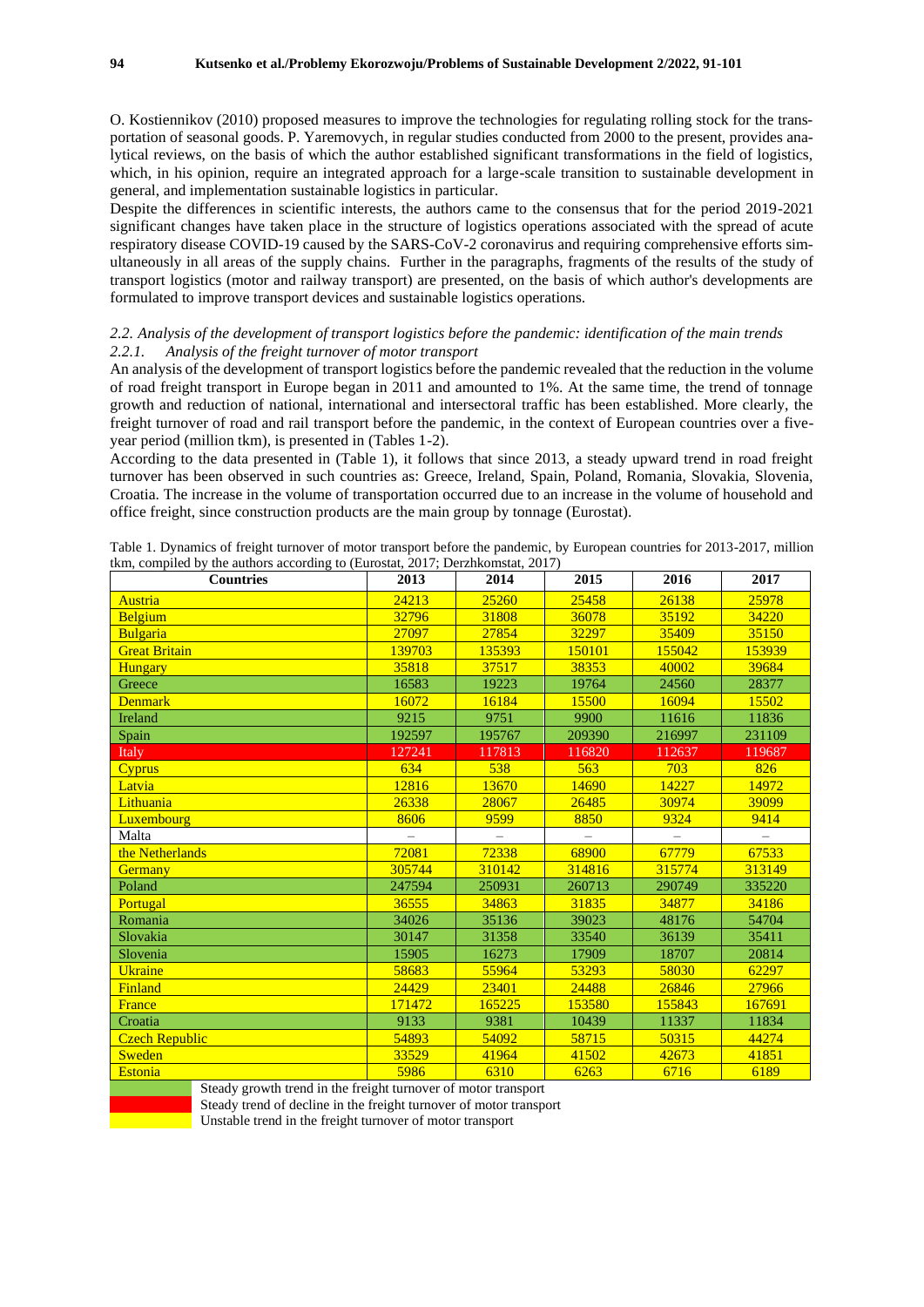According to the data in the table, in the vast majority of European countries – 69%, during the analyzed period there was a tendency of slight fluctuations in the freight turnover of motor transport. In addition, the analysis of earlier periods made it possible to establish that in Latvia, Lithuania and Bulgaria in 2011 a significant increase in the transported tkm was recorded. In general, it should be noted that freight traffic for all distance classes in 2013 was below the level of 2007 (Eurostat). Poland achieved growth in all distance classes. Bulgaria has seen an increase for all but the shortest distances, less than 50 km (Eurostat). The negative trend in the period *before the pandemic* was observed only in Italy.

In the period from 2007 to 2011, there was also a decrease in motor freight transport for distances of less than 300 km (-9%) in almost all regions of Europe. This trend, among other things, can be explained by the adoption of a strategy for the formation of a single European transport area in March 2011 by the European Commission, the goals of which are reflected in the White Paper and include a halving of the use of cars running on conventional fuel in urban transport by 2030; phasing them out in cities by 2050; achieving virtually  $CO_2$ -free urban logistics in major urban centers by 2030 (Eurostat, 2021).

In Ukraine, the decline in road freight traffic began in 2012 and lasted until 2015. This is due to the decline in production, which amounted to (-13%) in 2012-2013 and (-37%) in 2014-2015. This trend was mainly due to Russian aggression in eastern Ukraine in 2014. However, already in 2016, there is a gradual recovery, the growth of which amounted to (+ 107.35%). The growth in freight turnover was primarily due to local transportation of clay, peat, granite, agricultural products, mainly grain (Derzhkomstat, 2014, 2015).

#### *2.2.2. Analysis of freight turnover of railway transport*

An analysis of the freight turnover of railway transport (Table 2) made it possible to establish that the vast majority of European countries in the period from 2013 to 2017 were characterized by unstable trends in freight turnover, which in percentage terms corresponds to 69%.

Table 2. Dynamics of freight turnover of railway transport before the pandemic, by European countries for 2013-2017, million tkm (compiled by the authors according to (Eurostat, 2017; Derzhkomstat, 2017)

| tkin (complied by the authors according to (Eurostat, 2017, Derzhkomstat, 2017)<br><b>Countries</b> | 2013     | 2014     | 2015     | 2016                     | 2017                     |
|-----------------------------------------------------------------------------------------------------|----------|----------|----------|--------------------------|--------------------------|
| Austria                                                                                             | 19356    | 20746    | 20814    | 21361                    | 22256                    |
| Belgium                                                                                             |          | $\equiv$ |          |                          |                          |
| <b>Bulgaria</b>                                                                                     | 3246     | 3439     | 3650     | 3434                     | 3931                     |
| <b>Great Britain</b>                                                                                | 22401    | 22143    | 19342    | 17053                    | 17167                    |
| Hungary                                                                                             | 9722     | 10158    | 10010    | 10528                    | 13356                    |
| Greece                                                                                              | 237      | 311      | 294      | 254                      | 358                      |
| <b>Denmark</b>                                                                                      | 2449     | 2453     | 2603     | 2616                     | 2653                     |
| <b>Ireland</b>                                                                                      | 99       | 100      | 96       | 101                      | 100                      |
| Spain                                                                                               | 9338     | 10385    | 11028    | 10550                    | 10549                    |
| <b>Italy</b>                                                                                        | 19037    | 20157    | 20781    | 22712                    | 22335                    |
| Cyprus                                                                                              | $\equiv$ | $\equiv$ | $\equiv$ | $\overline{\phantom{m}}$ | $\overline{\phantom{0}}$ |
| Latvia                                                                                              | 19532    | 19441    | 18906    | 15873                    | 15014                    |
| Lithuania                                                                                           | 13344    | 14307    | 14036    | 13790                    | 15414                    |
| <b>Luxembourg</b>                                                                                   | 218      | 208      | 207      | 201                      | 213                      |
| Malta                                                                                               |          |          |          |                          |                          |
| the Netherlands                                                                                     | 6078     | 6169     | 6545     | 6641                     | 6467                     |
| <b>Germany</b>                                                                                      | 112613   | 112629   | 116632   | 116164                   | 112232                   |
| Poland                                                                                              | 50881    | 50073    | 50603    | 50650                    | 54797                    |
| Portugal                                                                                            | 2290     | 2434     | 2688     | 2774                     | 2751                     |
| Romania                                                                                             | 12941    | 12264    | 13673    | 13535                    | 13782                    |
| Slovakia                                                                                            | 8494     | 8829     | 8439     | 8370                     | 8477                     |
| Slovenia                                                                                            | 3799     | 4110     | 4175     | 4360                     | 5128                     |
| <b>Ukraine</b>                                                                                      | 224434   | 210157   | 195054   | 187557                   | 191914                   |
| Finland                                                                                             | 9470     | 9597     | 8468     | 9456                     | 10362                    |
| <b>France</b>                                                                                       | 32230    | 32596    | 34252    | 32569                    | 33442                    |
| Croatia                                                                                             | 2086     | 2119     | 2184     | 2160                     | 2592                     |
| <b>Czech Republic</b>                                                                               | 13965    | 14575    | 15261    | 15619                    | 15843                    |
| <b>Sweden</b>                                                                                       | 20970    | 21296    | 20699    | 21406                    | 21838                    |
| Estonia                                                                                             | 4722     | 3256     | 3117     | 2340                     | 2325                     |
| Steady growth trend in the freight turnover of railway transport                                    |          |          |          |                          |                          |

Steady trend of decline in the freight turnover of railway transport

Unstable trend in the freight turnover of railway transport

However, in the vast majority of countries, this instability can be considered insignificant, since the average deviation of the fall in freight turnover varied within 200-250 million tkm, and also did not have a regular drop in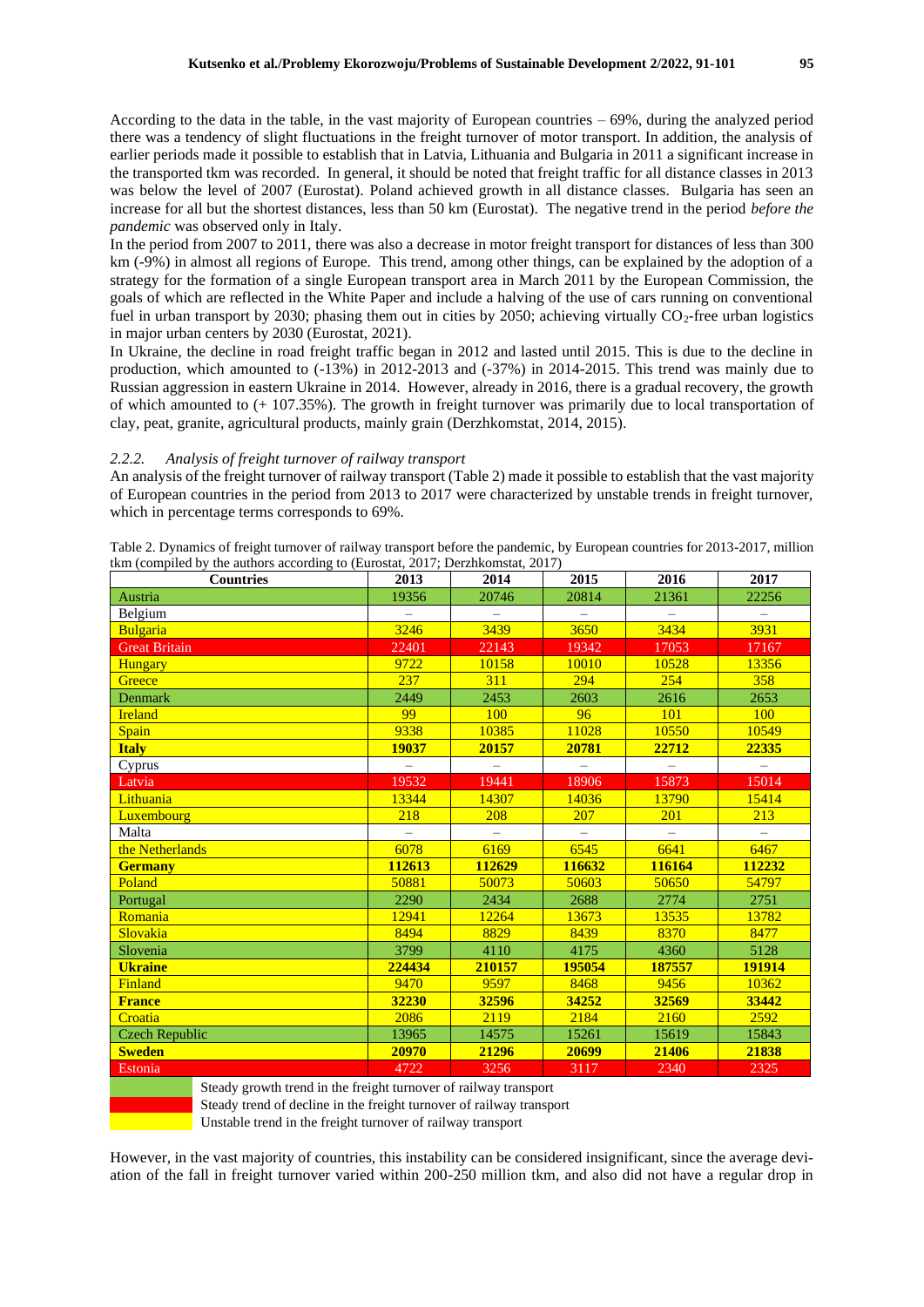dynamics. So, for example, in Bulgaria, a drop in freight turnover was established only in 2016, and it amounted to 6%. In Hungary such a drop was noted in 2015 (-1.46%), but in 2017 an increase of (+33%) was established. A similar trend is observed in all other countries that were included in the gradation – *Unstable trend in the freight turnover of railway transport.*

Three countries turned out to have a negative trend in freight turnover: Great Britain, Latvia, Estonia -12%, and a positive trend was observed in 19% of countries – Austria, Denmark, Portugal, Slovakia, Czech Republic.

An analysis of the overall dynamics of railway transport freight turnover before the pandemic in the context of European countries indicates that in 2013 there was an increase  $(+1.2%)$ . This trend continued in the next two periods. So in 2014 it was (+1.1%), and in 2015 it was (+1.2%). In 2016, there was a (-0.9%) decrease in railway transport freight turnover, but it was immediately followed by a significant increase in 2017 and 2018 (+3.1% and +3.0% respectively), peaking at almost 400 billion ton-kilometres (tkm) (Eurostat).

Being a European state, the trends in Ukraine differ from the general European ones, which, according to the authors of the article, may negatively affect the development of logistics in general in the future. Thus, in Ukraine there is a steady trend to reduce freight traffic. For the period of 2013-2017 structural changes have been established, which are characterized by a reduction in freight turnover by railway and an increase in the share of motor transport. According to official statistics, in 2014, freight traffic by Ukrzaliznytsia decreased from 62.5% to 55.9% in 2017, and vice versa, the share of road transportation increased from 11.3% in 2014 to 12% in 2017 (Derzhkomstat). Based on the presented analysis, we can conclude that in general, for the period of 2013-2017 there was a positive trend in railway freight turnover in Europe (with the exception of Ukraine).

#### *2.2.3. Analysis of freight turnover of river transport*

Analysis of freight turnover of river transport (Table 3) allowed us to establish that this type of transport has a steady tendency to reduce freight turnover even in the *pre-pandemic* period. The UK, Italy and France are marked with a negative trend. All other countries have an unstable downward trend. For example, in Luxembourg and Germany, only in 2017 there was a slight increase in freight turnover (+2.6% and 2.16%, respectively). Even the Netherlands, being the largest country of maritime freight transportation in Europe, showed a decrease in freight turnover by -1.6% in 2015.

| <b>Countries</b>                                                                                                                                                                                                                                                                                                                                                                                                                                                 | 2013  | 2014       | 2015       | 2016  | 2017                     |
|------------------------------------------------------------------------------------------------------------------------------------------------------------------------------------------------------------------------------------------------------------------------------------------------------------------------------------------------------------------------------------------------------------------------------------------------------------------|-------|------------|------------|-------|--------------------------|
| Austria                                                                                                                                                                                                                                                                                                                                                                                                                                                          | 2353  | 2177       | 1806       | 1962  | 2022                     |
| <b>Belgium</b>                                                                                                                                                                                                                                                                                                                                                                                                                                                   | 10365 | 10451      | 10426      | 10331 | 11098                    |
| <b>Bulgaria</b>                                                                                                                                                                                                                                                                                                                                                                                                                                                  | 5374  | 5074       | 5595       | 5477  | 5279                     |
| <b>Great Britain</b>                                                                                                                                                                                                                                                                                                                                                                                                                                             | 211   | 169        | <b>120</b> | 108   | $\overline{\phantom{m}}$ |
| <b>Hungary</b>                                                                                                                                                                                                                                                                                                                                                                                                                                                   | 1924  | 1811       | 1824       | 1975  | 1992                     |
| Italy                                                                                                                                                                                                                                                                                                                                                                                                                                                            | 89    | 64         | 62         |       | $=$                      |
| Lithuania                                                                                                                                                                                                                                                                                                                                                                                                                                                        |       | -          |            |       | -                        |
| <b>Luxembourg</b>                                                                                                                                                                                                                                                                                                                                                                                                                                                | 313   | 285        | 235        | 190   | 195                      |
| the Netherlands                                                                                                                                                                                                                                                                                                                                                                                                                                                  | 48641 | 49327      | 48535      | 48798 | 49015                    |
| Germany                                                                                                                                                                                                                                                                                                                                                                                                                                                          | 60070 | 59093      | 55315      | 54347 | 55518                    |
| Poland                                                                                                                                                                                                                                                                                                                                                                                                                                                           | 91    | <b>110</b> | 88         | 108   | <b>115</b>               |
| <b>Romania</b>                                                                                                                                                                                                                                                                                                                                                                                                                                                   | 12242 | 11760      | 13168      | 13153 | 12517                    |
| Slovakia                                                                                                                                                                                                                                                                                                                                                                                                                                                         | 1006  | 905        | 741        | 903   | 933                      |
| <b>Ukraine</b>                                                                                                                                                                                                                                                                                                                                                                                                                                                   | 1387  | 1358       | 1572       | 1465  | 1423                     |
| <b>Finland</b>                                                                                                                                                                                                                                                                                                                                                                                                                                                   | 121   | 135        | 128        | 103   | $\equiv$                 |
| France                                                                                                                                                                                                                                                                                                                                                                                                                                                           | 9201  | 8789       | 8506       | 8307  | 7513                     |
| Croatia                                                                                                                                                                                                                                                                                                                                                                                                                                                          | 771   | 716        | 879        | 836   | 813                      |
| <b>Czech Republic</b>                                                                                                                                                                                                                                                                                                                                                                                                                                            | 25    | 27         | 33         | 36    | 25                       |
| $\alpha$ , $\alpha$ , $\alpha$ , $\alpha$ , $\alpha$ , $\alpha$ , $\alpha$ , $\alpha$ , $\alpha$ , $\alpha$ , $\alpha$ , $\alpha$ , $\alpha$ , $\alpha$ , $\alpha$ , $\alpha$ , $\alpha$ , $\alpha$ , $\alpha$ , $\alpha$ , $\alpha$ , $\alpha$ , $\alpha$ , $\alpha$ , $\alpha$ , $\alpha$ , $\alpha$ , $\alpha$ , $\alpha$ , $\alpha$ , $\alpha$ , $\alpha$ , $\alpha$ , $\alpha$ , $\alpha$ , $\alpha$ , $\alpha$ ,<br>$\mathbf{c}$ . The set of $\mathbf{c}$ |       |            |            |       |                          |

Table 3. Dynamics of freight turnover of river transport before the pandemic, by European countries for 2013-2017, million tkm, compiled by the authors according to (Eurostat, 2017; Derzhkomstat, 2017)

Steady growth trend in the freight turnover of river transport Steady trend of decline in the freight turnover of river transport Unstable trend in the freight turnover of river transport

This state of affairs is primarily due to the reduction in the freight turnover of maritime transport, which accounts for 90% of the world's freight turnover in world trade. The popularity of maritime transport is explained by its lowest cost compared to other modes of transport. However, this mode of transport is also the least environmentally friendly, which contradicts the main directions of the concept of sustainable development, and in connection with which the marine community, having imposed stricter rules on environmental requirements, has affected the reduction of maritime transport activity.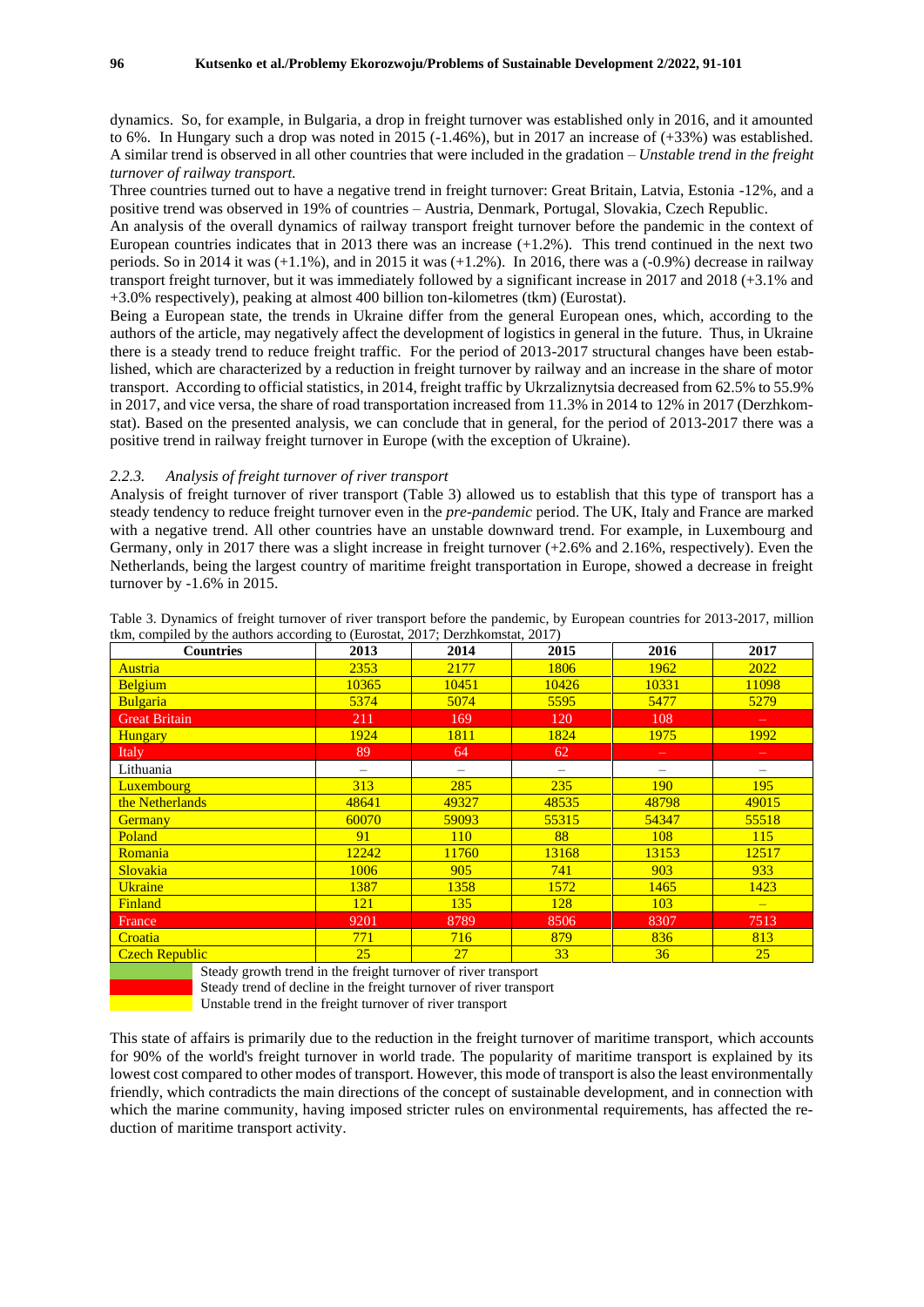#### *2.2.4. Analysis of freight turnover of air transport*

First of all, it should be noted that the transportation of commercial goods by air is traditionally less common both in Europe and in the world, due to its high cost. Therefore, the air transport freight turnover in the context of European countries is not significant, which makes it difficult to collect data due to the lack of unified regular statistical information, based on which the results of the world air transport freight turnover survey are presented below. According to the official data of the International Civil Aviation Organization (hereinafter ICAO) for the period of 2013-2017, there was a steady trend of growth in the volume of regular air freight transportation in the world (Fig. 1).



Figure 1. Dynamics of global air transport freight turnover before the pandemic in 2008-2017, billion tkm, compiled by the authors according to the ICAO (2017)

Growth of global air transport freight turnover over the past five years took place mainly due to the intensification of trade and amounted to (+9.5%). The share of international air freight transportation accounted for about 87% of the total volume of regular traffic. Almost 40% of international scheduled flights were carried out by airlines of the Asia-Pacific region. For European carriers, this figure was 26%. For airlines in the Middle East -16%, and for airlines in North America -14%. This means that almost 80% of long-haul freight traffic was carried out along the East-West trade corridor connecting Asia with Europe, Asia with North America and Europe with North America (ICAO, 2017).

In addition, it was found that the freight turnover of air transport in 2017 amounted to 351 billion, which is 6.1% higher than in 2016, while the load factor increased from 53.2% in 2016 to 55.4% in 2017. The combination of trade activation and the growth of e-commerce volumes had a positive impact on air freight transportation in 2013- 2017. This trend allows us to talk about a steady trend in the growth of air transport freight turnover.

Summing up the four indicators of the development of transport logistics before the coronavirus period (freight turnover, passenger turnover of motor and railway transport) of European countries, a generally positive trend has been established.

In European countries, with the exception of Ukraine, there was a predominance of freight turnover of motor transport over railway. However, this trend tends to change, since there is an increase in freight turnover by rail and a reduction in road transport. In Ukraine, on the contrary, after the restoration of industrial production and an increase in foreign trade turnover, structural changes in freight turnover have been established, characterized by the predominance of railway transport, but its share in the aggregate of transport logistics operations is decreasing in favor of motor transport.

# **2.3. Analysis of the development of transport logistics during the pandemic: identification of the main trends**

## *2.3.1. Analysis of the freight turnover of motor transport*

An analysis of the development of transport logistics during the pandemic allowed us to establish that the transport and logistics system turned out to be one of the most affected areas as a result of the COVID-19 pandemic. According to the International Transport Forum, the overall reduction in global transport traffic for the period of 2019-2021 amounted to 36% compared to the pre-crisis level (International Transport Forum, 2021).

European motor freight transport was no exception, which decreased by 0.9% in 2019, thereby breaking the growth trend observed in previous years (Eurostat, 2020). The increase in the drop in freight turnover of motor transport was in the second quarter of 2020. In this connection, international traffic, which makes up a quarter (24.8%) of all road freight traffic in the EU, decreased by (-3.8%). A steady negative trend in freight turnover by road was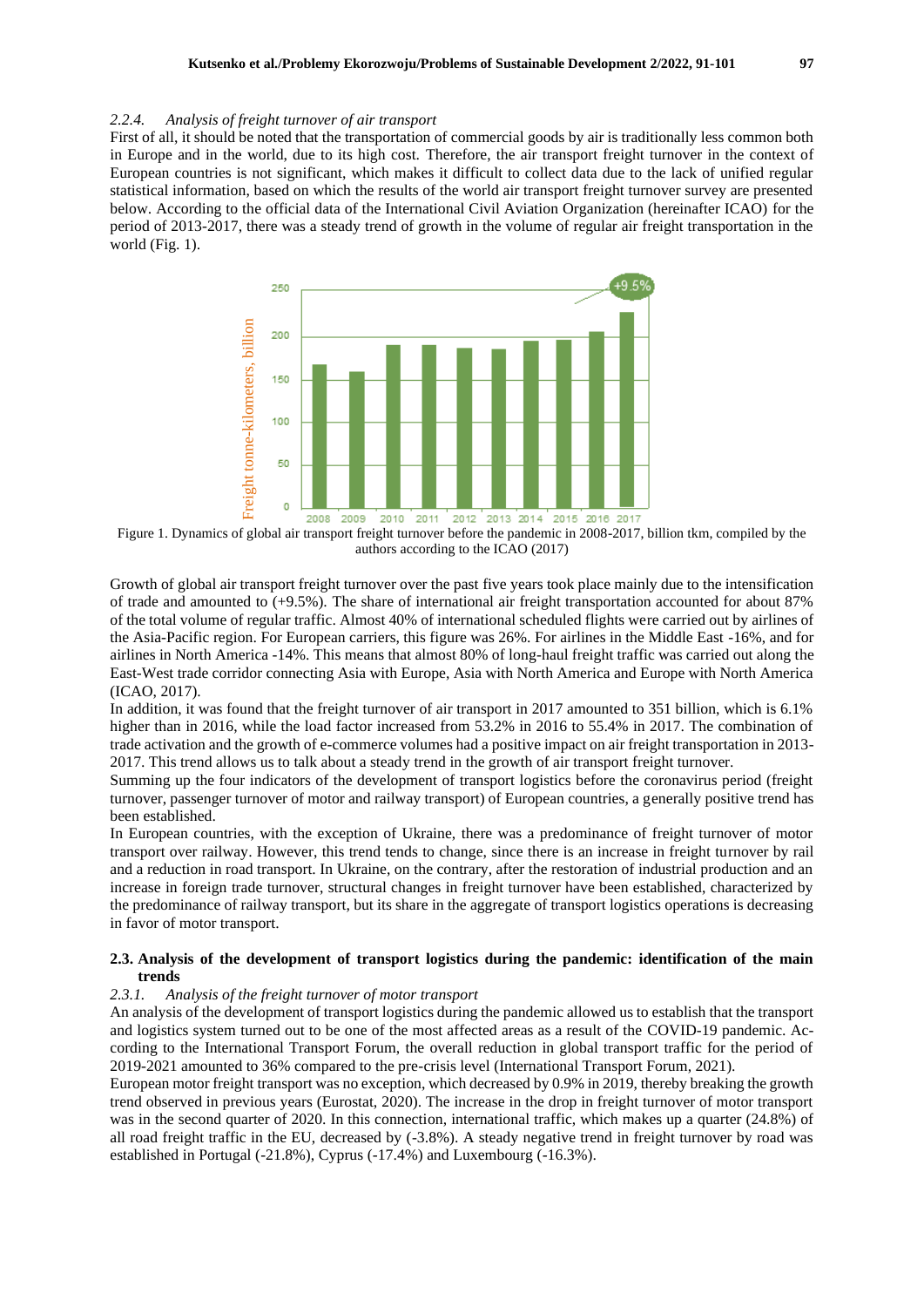However, during the same period, a steady increase in cabotage traffic was revealed, which for the period of 2019- 2020 amounted to (+4.4%). The largest freight turnover of cabotage transportation in Europe in 2019-2020 fell on Poland (19.7%), Germany (16.9%) and Spain (13.4%) and amounted to 65%. Positive trend of freight turnover by motor transport for the period of 2019-2020 was also noted in the Czech Republic (+17.0 billion tkm; +43.6%) and Bulgaria  $(+12.0 \text{ billion}$  tkm;  $+58.5\%$ ).

Despite the positive dynamics of cabotage transportation in general, a general trend of reducing freight turnover by all modes of transport has been established over the analyzed period. Thus, in Germany, Spain, Luxembourg, Hungary, the Netherlands, Portugal and Slovakia, there is a drop ranging from -2.3% to -21.8% of the total volume of traffic (Eurostat, 2020). It has been established that in 2020, long-distance motor transport over 2000 km has sharply decreased. The main part of motor transport in Europe was carried out over distances from 50 km to 1,999 km, which accounted for 89.3% of the total volume. This trend was formed due to the blocking and restrictions on border movement introduced in many countries in 2020 to counter the COVID-19 pandemic (Eurostat, 2020). Based on the presented analysis, we came to the conclusion that the pandemic not only reduced the turnover of

goods by road in Europe, but also contributed to a change in its structure. In addition, from the perspective of sustainable development, this type of transport at this stage of the functioning of the logistics system requires the activation of the decarbonization process by updating the existing fleet of cars to more environmentally friendly ones, as well as the introduction of measures to control  $CO<sub>2</sub>$  emissions.

#### *2.3.2. Analysis of freight turnover of railway transport*

Due to summarizing the analytical data of the statistical office of the European Union for the period of 2019-2020, it was found that the freight turnover of railway transport in 2019-2020 decreased by (-5.9%). The most active phase of the decline was observed in the fourth quarter of 2019 (-8.0%). This negative trend continued in the first three quarters of 2020 with a further significant drop, which by the end of the year was (-29%). On the contrary, in the first quarter of 2019 and the last quarter of 2020, growth was recorded compared to the same quarter of the previous year  $(+2.4\%$  and  $+5.6\%)$  (Eurostat, 2020).

A negative trend in freight traffic has been established in Greece, Luxembourg and Ireland, whose freight turnover in 2020 amounted to less than 1 billion tonne-kilometers. Montenegro and North Macedonia are also among the countries with the lowest freight turnover (less than half a billion tonne-kilometers). The largest drop in railway freight turnover was found in Latvia (-46.9%), Estonia (-19.8%), Spain (-16.7%), Slovakia (-15.1%) and Luxembourg (-15.0%) (Eurostat, 2020).

Despite the prevailing negative dynamics of freight turnover by rail during the pandemic, a number of European countries registered an increase in 2019-2020. Among these countries are Bulgaria (+28.9%), Greece (+13.1%), Croatia (+12.6%), Hungary (+9.1%) and Ireland (+2.9%), Norway (+5.3%), Montenegro (+0.1%).

Just as before the pandemic, the leaders of freight railway transport in the EU have become Germany (108 billion tkm) 30% of the total EU volume, Poland (50 billion tkm) and France (31 billion tkm). Nevertheless, despite the leadership, the freight turnover of railway transport in Germany during the pandemic also decreased by 4.7 billion tkm.

To sum up, we came to the conclusion that the COVID-19 crisis had the least impact on freight railway transportation than on transportation by other modes of transport, despite the widespread reduction in freight turnover. In addition, from the perspective of sustainable development, this type of transport is the most promising in the transition period of logistics to sustainable development under the influence of COVID-19.

#### *2.3.3. Analysis of freight turnover of maritime (river) transport*

As noted in the article earlier, as a result of the pandemic, sea and air freight transportation suffered the most. Against the background of a reduction in the volume of sea freight transportation, 11 of the 12 largest shipping lines were forced to return leased vessels to their owners. In Europe, the main reductions fell on the Danish company Maersk and the international company MSC (headquartered in Switzerland). In total, they abandoned ships with a combined freight capacity of 236 thousand twenty-foot equivalents (UNCTAD, 2020). For the same reasons, the HMM carrier (South Korea) faced an increase in the number of available vessels, having received back previously leased vehicles, which resulted in a general shift in the vectors of traditional logistics chains.

This fact is also confirmed in the report of the United Nations Conference on Trade and Development *Review of Maritime Transport 2020*, which notes that other transport industries feel more confident under the conditions of COVID-19. So, according to experts, under the current conditions, a promising opportunity opens up for the transportation of goods from China to Europe by rail: given the significantly increased time of cargo delivery by sea and the increase in the cost of air freight, many companies may opt for the railway network, which has been significantly less affected by restrictive measures (UNCTAD, 2020).

According to the statistical office of the European Union, in the period from 2019 to 2020, there was a significant decrease in the volume of freight traffic by inland waterways in Europe, which amounted to (-5.7%) for the analyzed period. In general, the dynamics of freight turnover by inland waterways can be characterized as extremely unstable, which makes it difficult to determine the seasonal pattern for the period of 2018-2020 (Eurostat, 2021).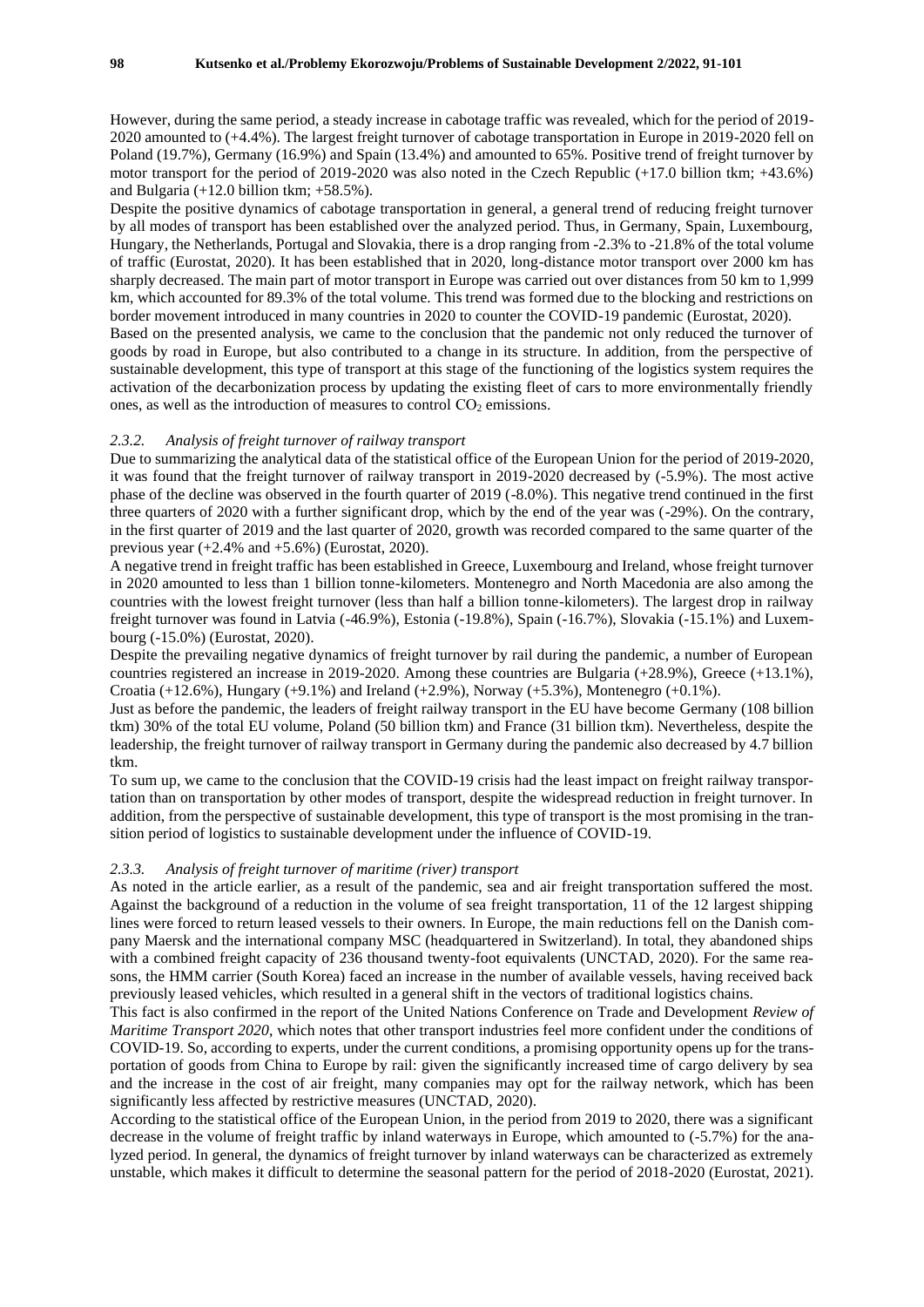Thus, a sharp decline in freight turnover by river transport began in the second half of 2018, which amounted to - 16.6% in the 3rd quarter and -25.3% in the 4th quarter. At the beginning of 2019, there was another decline, which amounted to -2.8%, but in the second half of 2019 there was an increase in freight turnover by +8.0% in the 3rd quarter and +18.9% in the 4th quarter (Eurostat, 2020). The first three quarters of 2020 showed a negative trend (- 7.3% in the 1st quarter; -5% - in the 2nd quarter and -8.0% in the third quarter) and only in the fourth quarter there was an increase of  $+1.8\%$ .

Despite the general trend of reducing freight turnover by inland waterways during the pandemic, there are also those countries that dismantled the increase, among them: Sweden (+59.2%), Croatia (+8.2%), Bulgaria (+6.6%) and Finland (+4.3%).

Similarly, to the *pre-covid period*, Germany and the Netherlands remained the main suppliers of inland water transport in the EU (in tonne-kilometers), whose freight turnover accounted for 70% in 2020. The largest decrease in freight turnover was found in Lithuania (-98.1%), the Czech Republic (-43.5%), France (-12.6%), Poland (-12.1%), Luxembourg (-11.6%), Slovakia (-11.0%). Being the leader among EU inland water transport suppliers, there was also a reduction in freight turnover in Germany, which amounted to (-9.0%) in 2019-2020. A total of 11 European countries recorded a decline in 2020 compared to 2019. Taking into account the fact that the reduction of freight turnover by sea and river transport began even before the COVID-19 pandemic (in 2018), and the situation worsened during the quarantine period, the sustainability of this type of transport is very doubtful.

In addition, from the point of view of the concept of development of future generations, this type of transport is currently the most toxic to the environment, which requires rethinking of not only existing logistics chains, but also engineering and design innovations. To solve these problems, radical changes in the field of engine building and fuel technologies will be required.

#### *2.3.4. Analysis of freight turnover of air transport*

The restrictions related to the COVID-19 pandemic certainly affected air freight transportation, the total freight turnover of which in the EU in 2020 decreased by (-9.7%). The most affected were domestic transportation (- 14.3%) and transportation outside the EU (-10.9%) (Eurostat, 2020).

In the regional context, a positive trend has been established in five European countries, namely, in Slovakia (+20.7%), Lithuania (+15.2%), Belgium (+13.4%), Malta (+10.1%) and Luxembourg (+10.1%) (Eurostat, 2020). Among the 20 largest airports in Europe during the COVID-19 pandemic, six showed an increase in total freight turnover, among them: Frankfurt-Hahn (+42.8%), Liege (+26.9%), Maastricht-Aachen (+22.1%) and Leipzig-Halle (+12.2%) (Eurostat, 2020). The negative trend was noted in Munich (-57.0%). In addition, an increase in the number of freight and mail flights was established at 12 airports out of 14. Since in 2020, due to the COVID-19 pandemic, many passenger flights departed without passengers, they were loaded with goods related to COVID-19 (for example, masks, gloves, etc.), which partly explains the growth of freight and mail flights.

Despite the positive dynamics of individual countries and indicators, in general, quarantine measures had a negative impact on the freight turnover of air transport in Europe. Thus, in nine countries, a reduction of more than 20% was established: Czech Republic (-26.9%), Denmark (-25.7%), Spain (-26.4%), Croatia (-29.6%), Italy (- 24%), Cyprus (-25.8%), Austria (-27.7%), Poland (-22.2%), Slovakia (-20.7%). The largest drop occurred in Finland (-34.9%), Portugal (-31.5%) and Greece (-30.8%) (Eurostat, 2020).

Based on the presented analysis, we came to the conclusion that the freight turnover of air transport, due to its *not popularity* even before the pandemic, suffered less in comparison with other types of transportation, but this is a fairly short-term trend, which is due to COVID-19 quarantine measures. In addition, as noted earlier, air transportation is still the most expensive mode of transport using fossil fuels, the combustion of which releases  $_{CO2}$ , which does not contribute to the transition of logistics to sustainable development under the influence of COVID-19.

#### *2.4. Freight turnover forecast by means of transport until 2022*

Official data (Eurostat) was used as initial information for the forecast, namely: European freight turnover in dynamics over five years (2016-2020) by modes of transport, with the exception of air transportation due to the lack of statistical data. The freight turnover forecast was based on the generalization of homogeneous phenomena (million/tkm and a period of 5 years). To compare the results obtained, average values were used, which made it possible to generalize the characteristics of mass, qualitatively similar transport and logistics phenomena, which made it possible to scientifically predict the main trends.

The presented calculations were carried out in the following interpretations: optimistic, pessimistic and most likely scenarios. In terms of the forecast period (short-term, long-term, medium-term), the authors present a short-term forecast, since the analyzed period was 5 years, respectively, the forecast interval cannot exceed 2.5 years. Taking into account the fact that there are still no data for 2021, the maximum forecast period can only be for 2022. Otherwise, the reliability of the forecast, due to the high degree of uncertainty of the impact of various factors, will be unacceptably small. The forecast results are presented in (Table 4).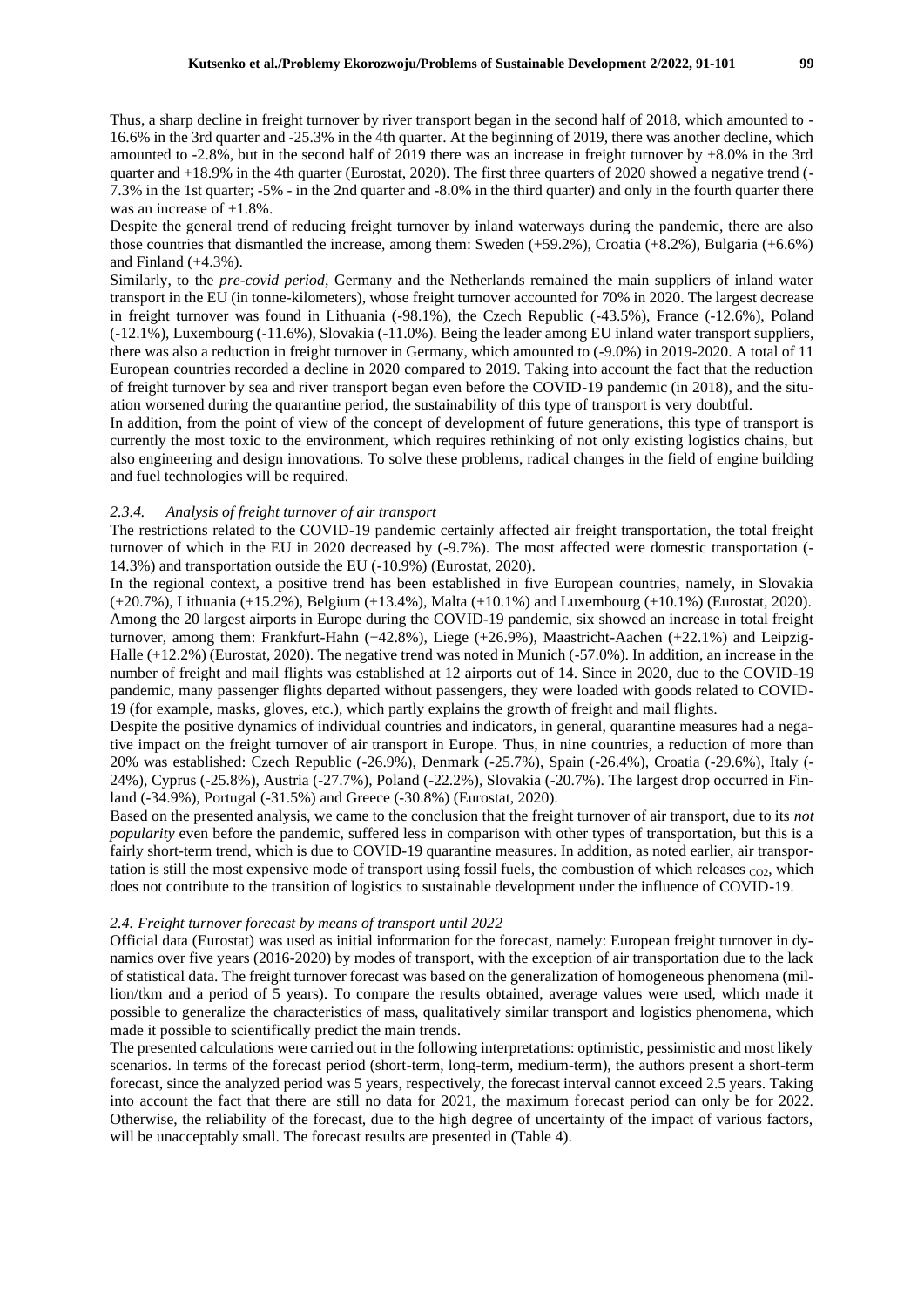|                                       |                | Deviation for 2020/2022 |               |  |  |  |
|---------------------------------------|----------------|-------------------------|---------------|--|--|--|
| <b>Indicators</b>                     | 2022           | <b>Absolute</b>         | Relative,     |  |  |  |
|                                       |                | million/tkm             | $\frac{0}{0}$ |  |  |  |
| The most likely scenario              |                |                         |               |  |  |  |
| Freight turnover of motor transport   | 14 530 974,42  | 1 521 027               | 11,69         |  |  |  |
| Freight turnover of railway transport | 1 489 904,284  | $-7073$                 | $-0.47$       |  |  |  |
| Freight turnover of river transport   | -34 556 708.98 |                         |               |  |  |  |
| Pessimistic scenario                  |                |                         |               |  |  |  |
| Freight turnover of motor transport   | 13 516 655,29  | 506 708.29              | 3,89          |  |  |  |
| Freight turnover of railway transport | 1 309 173.96   | $-187803.04$            | $-12.34$      |  |  |  |
| Freight turnover of river transport   | -63 843 185,72 |                         |               |  |  |  |
| Optimistic scenario                   |                |                         |               |  |  |  |
| Freight turnover of motor transport   | 15545293.55    | 2 535 346,55            | 19.49         |  |  |  |
| Freight turnover of railway transport | 1670634.60     | 173 657,6               | 11,6          |  |  |  |
| Freight turnover of river transport   | -5 270 232.23  |                         |               |  |  |  |

Table 4. Results of freight turnover forecast by means of transport for 2022, compiled by the authors according to Eurostat

Thus, it follows from the presented forecast that in 2022 the most sustainable modes of transport will be road and rail, therefore logistics companies should take this fact into account when developing strategies and development plans. A negative trend will be observed in relation to maritime (river) and air transport. This situation is due to a number of factors that need to be further investigated in order to identify and minimize the most significant logistical risks (for example, seasonality) that were not taken into account in official statistics, which affected the value of the approximation coefficient  $\mathbb{R}^2$ .

Thus, the key trends in the transition period of logistics to sustainable development under the influence of COVID-19 are the following:

- increasing the volume of delivery by road and rail due to their greater sustainability;
- transition of key supply chains to shorter and simpler supply chains;
- $\checkmark$  applying more flexible and adaptive management strategies and approaches through the introduction of digital technologies;
- ✓ decarbonization of the logistics industry, including through radical changes in the field of engine building, fuel technologies, optimization of the design parameters for the use of vehicles and the abandonment of fossil fuels in favor of renewable energy sources.

#### **Conclusions**

A review analysis of the formation and development of the theoretical and methodological foundations of logistics led to the conclusion that economic, social, cultural, technological and other transformations have led to changes in the vectors of research and interpretation of individual logistics categories. The emergence of the concept of sustainable development contributed to the replenishment of the theoretical basis with new concepts and definitions, in connection with which the authors proposed to understand sustainable logistics as the area of theoretical and applied knowledge about the optimal management of discrete and continuous flows in production, the main purpose of which is to satisfy the needs of all stakeholders of the logistics system while minimizing negative impact on the environment and achieving a stable balance between the environmental, economic and social objectives of the logistics system.

An analysis of the development of transport logistics before the COVID-19 pandemic led to the conclusion that in European countries, with the exception of Ukraine, there was a predominance of motor transport over railway transport. However, this trend tends to change, since there is an increase in freight turnover by rail and a reduction in road transport. In Ukraine, on the contrary, structural changes in freight turnover have been established, characterized by the predominance of railway transport, but its share in the totality of transport logistics operations is declining in favor of motor transport.

A steady downward trend in the freight turnover of river transport has been revealed. The situation is similar with air transportation. However, the reasons for the reduction in freight turnover by these modes of transport are different. The reduction in the turnover of river transport is primarily due to the reduction in maritime freight turnover, which accounts for 90% of the freight turnover in world trade. The popularity of maritime transport is explained by its lowest cost compared to other modes of transport. However, this mode of transport is also the least environmentally friendly, which contradicts the main directions of the concept of sustainable development, and in connection with which the marine community, having imposed stricter rules on environmental requirements, has affected the reduction of maritime transport activity to certain extent. Unlike sea (river), air freight transportation is traditionally less common both in Europe and in the world, due to its high cost.

It was determined that during the COVID-19 pandemic, the transport and logistics system was one of the most affected. Based on the presented analysis, we came to the conclusion that the pandemic not only reduced the turnover of goods by road in Europe, but also contributed to a change in its structure towards an increase in the